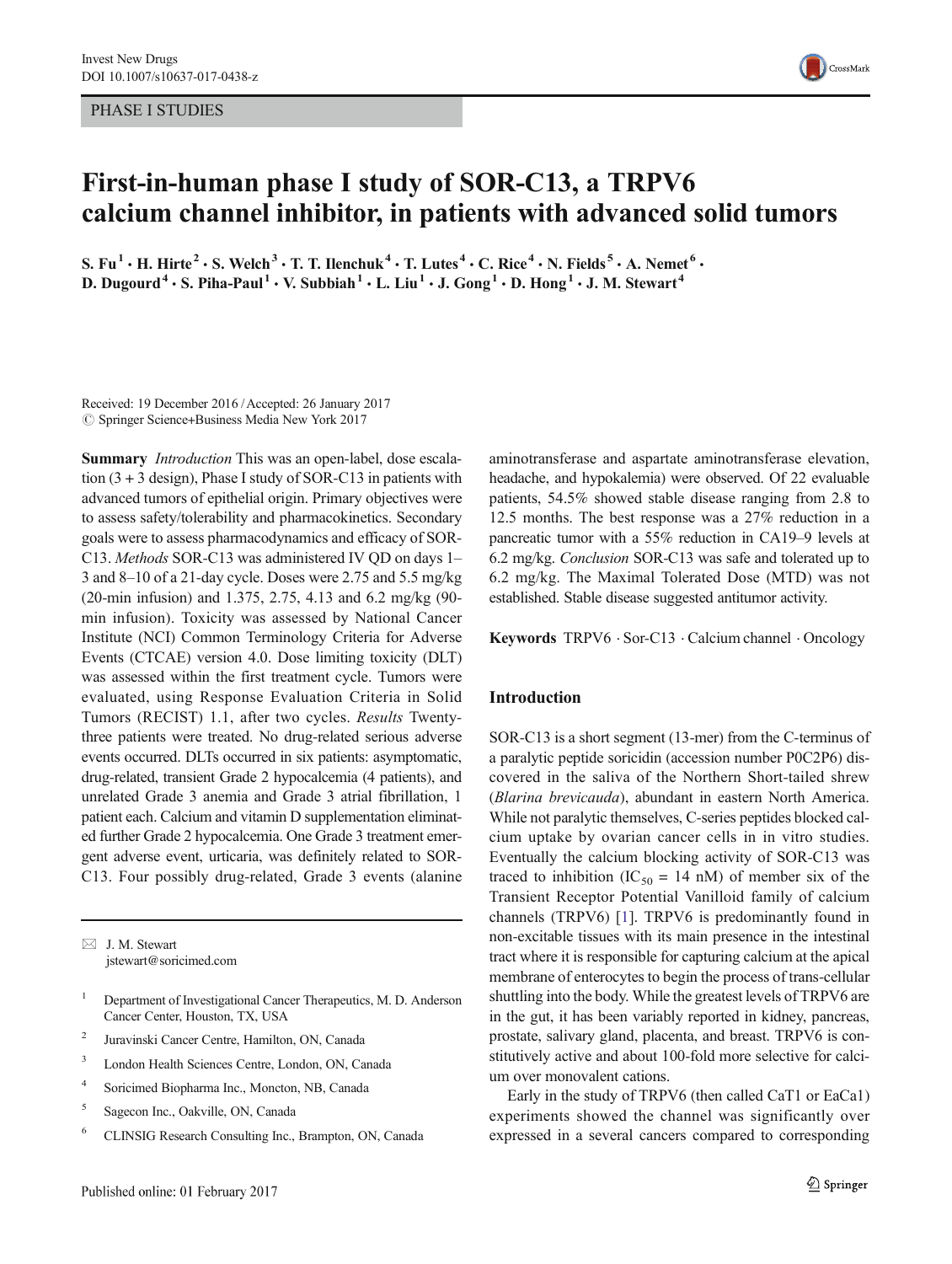healthy tissues. Colon cancer (SW480) and myelogenous leukemia (K-562) cell lines were the first cancer cells noted to express TRPV6 mRNA [\[2\]](#page-9-0). In prostate cancer the expression of TRPV6 was positively correlated to the Gleason score [[3,](#page-9-0) [4\]](#page-9-0), tumor grade [\[5\]](#page-9-0) and extra-prostatic growth [[6](#page-9-0)] to a degree that these authors, in the early 2000s, recognized the potential of TRPV6 in diagnosis and prognosis of prostate cancer, and as a target for therapy. Suggestions of a role for TRPV6 in cancers expanded with recognition of the channel in a number of different malignancies including breast, ovary, colon, thyroid and pancreas [\[7\]](#page-9-0). This calcium channel has been implicated in breast cancer where its mRNA expression is up to 15 fold greater in biopsy material than healthy tissue [[8\]](#page-9-0) and correlates positively with poor prognosis in estrogen receptor negative tumors [[9\]](#page-9-0). Further, TRPV6 protein is elevated in invasive tissues in 93% of 15 breast cancer biopsies [\[10\]](#page-9-0) such that the channel was again identified as a possible therapeutic target in breast cancer [\[11\]](#page-9-0). In-house studies of ovarian cancer biopsies indicate that TRPV6 mRNA and protein are elevated across all stages and grades of five types of this disease.

Elevated TRPV6 and the resulting sustained elevation of intracellular calcium acts through downstream activation of Nuclear Factor of Activated T-cell signalling system (NFAT; a transcription factor) in prostate cancer [[12\]](#page-9-0). Also, NFAT signalling is necessary for survival and metastasis of cells in breast cancers [\[13](#page-9-0)]. Reduction of TRPV6 expression by silencing RNA results in decreased cell proliferation and increased apoptosis in prostate [\[12](#page-9-0)] and breast cancer cell lines [\[8\]](#page-9-0). In prostate cancer at least, increased trafficking of TRPV6 to the cell membrane with increased calcium influx increases cell proliferation, metastasis and inhibition of apoptosis, and was suggested as a survival mechanism deployed by three prostate cancer cell lines [\[14\]](#page-9-0). The role of TRPV6 in cancer has been recently reviewed [\[15](#page-9-0), [16](#page-9-0)].

The recent publication of the first 3D structure of the complex, tetrameric TRPV6 channel [[17](#page-9-0)] should accelerate discovery of therapeutic molecular interventions to exploit it as an anticancer target. Until that time SOR-C13 remains the first-in-class, high affinity and selective antagonist of TRPV6 to enter human trials as an anti-cancer agent.

SOR-C13 was effective in inhibition of tumors in xenograft models of ovarian and breast cancer. Studies with fluorescently tagged SOR-C13 showed rapid uptake by ovarian xenograft tumors with signals becoming well visible in about 20– 30 min, maximizing at about 1 h and maintaining for at least 72 h [[1\]](#page-9-0). Similarly, super-paramagnetic iron oxide nanoparticles (SPIO) to which a related TRPV6-binding peptide was attached allowed facile imaging of ovarian xenograft tumors by MRI [\[1\]](#page-9-0).

In rat and dog GLP toxicology studies, where SOR-C13 was injected as a daily IV bolus for 28 days, there was minimal toxicity and no antigenicity. Importantly there was no cardiovascular toxicity in either species as expected due to the absence of TRPV6 in cardiac tissue [[18\]](#page-9-0). The lack of cardiotoxicity was further substantiated by studies of hERG and voltage-gated calcium, sodium and potassium channels where there was no modulation of channel activity by SOR-C13. Anatomical pathology provided a No Observable Adverse Effect Level (NOAEL) of 200 mg/kg/day for rats. For beagle dogs, anatomical pathological study showed the NOAEL to be 20 mg/kg. There was a short half-life in the blood compartment  $(< 5$  min) in mice, rat and dog but peptide degradation half-lives in rat and human plasma were about 1 h indicating that there would be minimal drug degradation before clearance from plasma. With results indicating antitumor activity in animal studies, a small toxicological footprint, a novel oncology target and a mechanism of action supported by the literature, SOR-C13 was formulated for intravenous injection (IV) for clinical evaluation. Here we present results of the 'first-in-human', Phase I clinical study evaluating SOR-C13 in adults with advanced solid tumors of epithelial origin refractory to all standard-of-care treatments.

### Methods

# Patient selection

Patients were eligible for the study if they were at least 18 years old and had a histologic diagnosis of a solid tumor of epithelial origin that failed to respond to previous standard treatments. An Eastern Cooperative Oncology Group Performance (ECOG) score of 0 or 1, and life expectancy greater than 12 weeks were required. Candidates had to have recovered from major infections or surgical procedures and, in the opinion of the clinical investigator, had no other significant concurrent medical illnesses preventing their participation in the study. Prospective candidates were required to have adequate organ and marrow function as defined as: hemoglobin ( $\geq$ 5.6 mmol/L); white blood cells (WBC)  $\geq$ 3 × 10<sup>9</sup>/L; absolute neutrophil count  $\geq 1.5 \times 10^9$ /L; platelets  $\geq$ 100 × 10<sup>9</sup>/L; total bilirubin  $\leq$ 1.5 x Upper Limit of Normal (ULN); aspartate aminotransferase (AST)/alanine aminotransferase (ALT)/ alkaline phosphatase (AP)  $\leq$ 2.5 x ULN (ALT/AST  $\leq$  5.0 x ULN in case of documented liver metastases); creatinine ≤1.5 x ULN; albumin ≥30 g/L; International Normalized Ratio (INR)  $\leq$ 1.4.

Trial candidates had to have the ability to understand and voluntarily sign the informed consent document. Once deemed eligible for the study and baseline evaluations were completed, patients were scheduled to receive two cycles of SOR-C13 treatment. In addition to the treatment visits on Days 1–3 and 8–10 of the cycle, patients also attended the clinic once between Days 11–14 and Days 15–21 for follow-up assessments.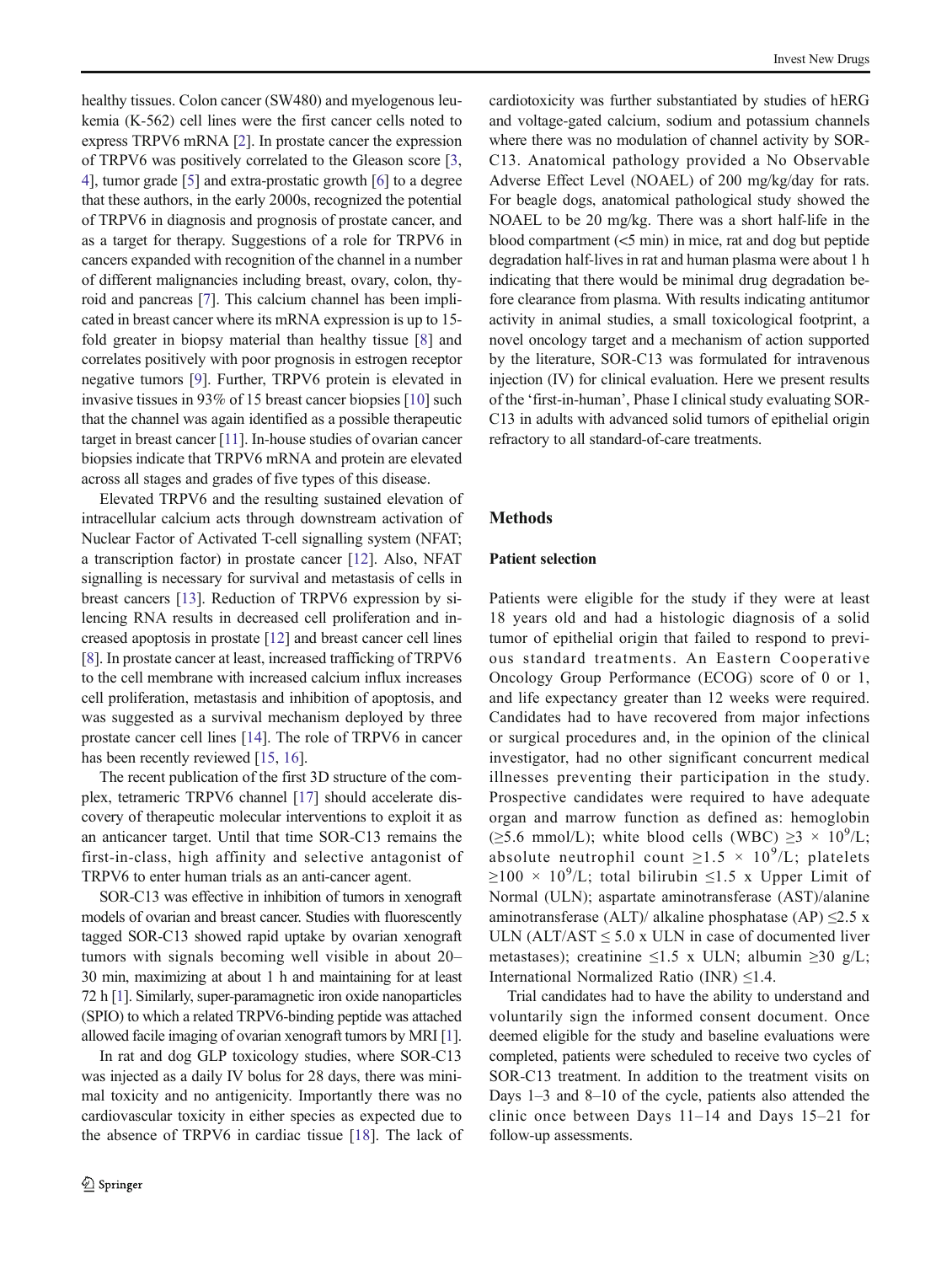## Study design

This was an open-label, Phase I, dose-escalation study. The study ([ClinicalTrials.gov](http://clinicaltrials.gov) Identifier NCT01578564) was conducted at two sites in Canada and one site in the United States of America and was approved by institutional review boards at each study site. All aspects of the study were conducted in accordance with the Declaration of Helsinki and the International Conference of Harmonisation and Good Clinical Practice (ICH/GCP) guidelines.

Dose-escalation was carried out according to a standard  $3 + 3$  design [\[19\]](#page-9-0). At each dose level, cohorts of 3 to 6 patients were scheduled to receive two 21-day cycles of SOR-C13 treatment. SOR-C13 was administered on days 1–3 and 8–10 of the 21-day cycle was administered by IV infusion. The study drug (500 mg/vial) was dissolved in water for injection (2 mL) and diluted in saline prior to infusion to provide a 250 mL (total) infusion volume. Infusion time was increased after the first five patients from the initial 20 min to 90 min with the aim of increasing the safety and tolerability of the drug. In the event of clinically meaningful response (tumor response or stable disease), additional SOR-C13 cycles were offered to study patients. Post-treatment follow-up was completed one and two months after completion of SOR-C13 treatment.

### Safety assessments

A Safety Monitoring Committee (SMC) oversaw the safety aspects of the study. Safety endpoints included: incidence of adverse events (AEs) and serious AEs (SAEs), withdrawals due to AEs, Dose Limiting Toxicities (DLTs), infusion reactions, deaths on study, vital signs, electrocardiogram (ECGs), clinical laboratory parameters and changes to the treatment regimen (dose delay, dose decrease) due to AEs. The National Cancer Institute (NCI) Common Terminology Criteria for Adverse Events (CTCAE) Version 4.0 was used to grade the severity of AEs.

#### Definition of dose limiting toxicities (DLT)

DLT was initially defined as a single event of ≥Grade 3 toxicity or a single event of Grade 2 toxicity or higher over the first 21-day cycle of SOR-C13 treatment considered possibly, probably or definitely related to the study drug. Based on the safety data from the first two cohorts, the regulatory authorities approved a revision of the definition to "one occurrence of ≥Grade 3 toxicity or one occurrence of Grade 2 hypocalcemia, over the first 21-day cycle^. The latter definition was used for the subsequent four cohorts in the study.

#### Anti-tumor activity

Anti-tumor activity was evaluated by radiologic assessment of tumor size according to the New Response Evaluation Criteria in Solid Tumors (RECIST), Revised Guideline Version 1.1 [[20](#page-9-0)] and changes in tumor-specific biomarker levels. The baseline radiologic assessment was performed ≤30 days prior to the first SOR-C13 dose. Tumor response was assessed after two cycles of treatment (between Days 15–21 of Cycle 2). For patients receiving additional cycles, tumor response was assessed after every 2 additional cycles, or earlier at the investigator's discretion or as required by standard of care at the site.

### Pharmacokinetics and pharmacodynamics

Blood samples were taken on Days 1, 3, 8 and 10 of Cycle 1 to assess the pharmacokinetic (PK) profile of SOR-C13 at the various doses used. Plasma samples for the IV 20 min infusion were taken at pre-infusion, 5, 15 min after the start of infusion and post-infusion at 2, 5, 10 and 30 min and 1, 4 h. Plasma samples for SOR-C13 analysis for the 90 min infusion were taken pre-infusion, at 5, 15 and 45 min after the start of infusion, and at 2, 5, 10 and 30 min post-infusion. Since the infusion for the majority of patients, and further studies will be IV 90 min only PK data for this infusion time are presented. Validated liquid chromatography-mass spectrometry analysis provided the plasma concentration/time data.

For pharmacodynamic information changes of the plasma biomarkers 'cleaved cytokeratin 18', (ccK18) and TRPV6 mRNA levels, in response to treatment, were evaluated. Blood samples for the assessment of ccK18, TRPV6 mRNA or other tumor-specific biomarkers were collected within 24 h prior to the first infusion of SOR-C13, on Day 1 of Cycle 2, once between Days 15–21 of Cycle 2, during additional cycles, and at the Month 1 follow-up. We set a low basal level of ccK18 as 250 U/L as a cut-off point representing the 95th percentile median of healthy volunteers (Peviva M30 Apoptosense ELISA assay product literature).

## Statistical analysis

This was a traditional Phase I " $3+3$ " trial designed to detect clinically relevant adverse experiences which may occur with a frequency of 33% [[19](#page-9-0)]. No inferential statistics and no formal sample size estimations were performed.

# Results and discussion

#### Patient population and disposition

Twenty-three patients with advanced solid tumors were enrolled and received at least one dose of SOR-C13 in one of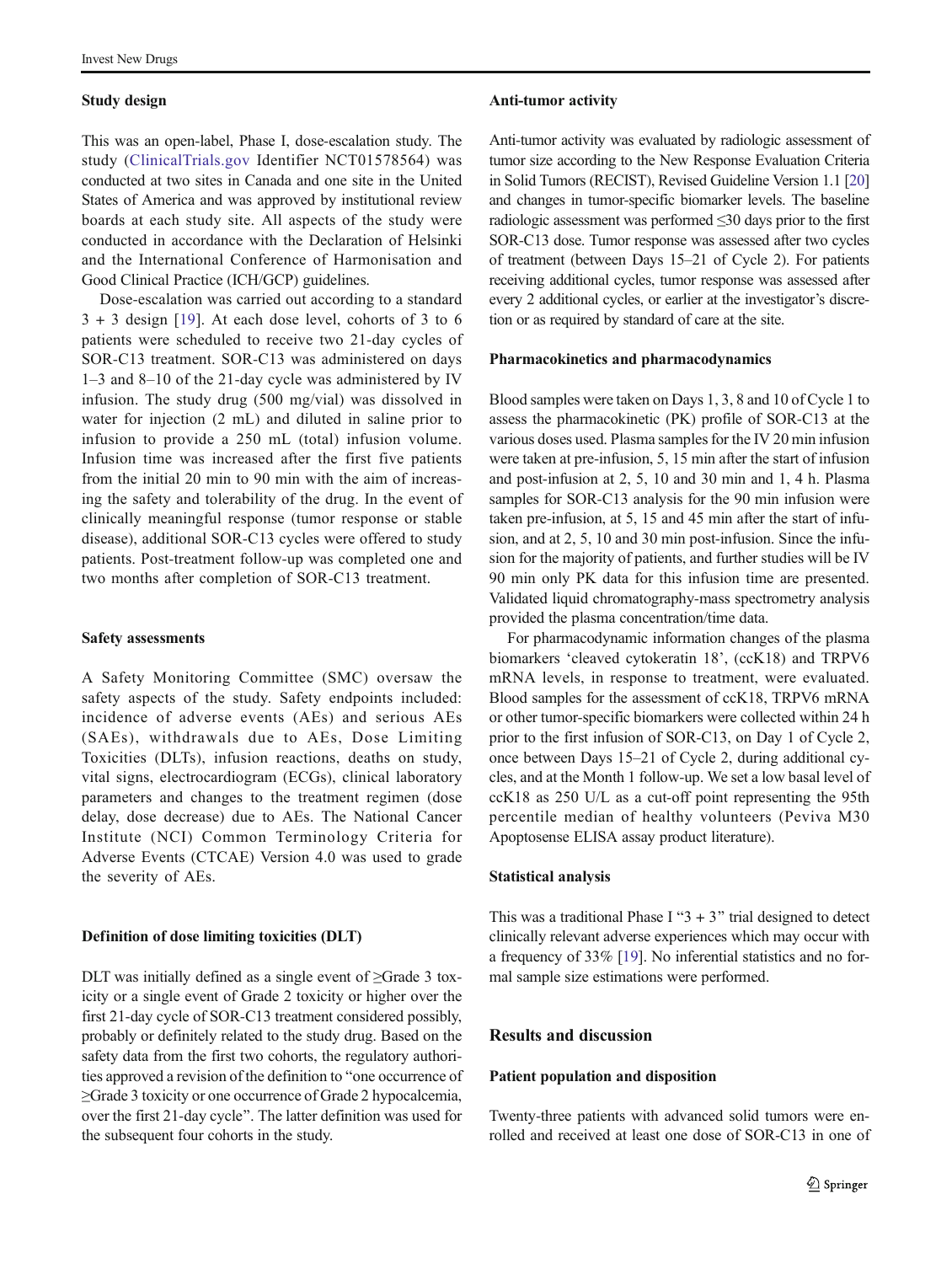six dose cohorts. Characteristics of the patient population are given in Table 1. The study enrolled patients with various solid tumors including: ovarian and colorectal cancer (4 patients, 17.4% each), Non- small cell lung (3 patients, 13.0%), and pancreatic cancer (2 patients, 8.7%). Other cancer types, one patient each, were breast, uterine, prostate, esophageal, neck, parotid, nasopharyngeal, gastrointestinal stromal carcinoma, peritoneal cancer, and carcinoma of the base of the tongue. Mean cancer duration from diagnosis in the overall population was 47.3 months (range, 8.9 to 115.8 months). All patients had received prior cancer treatments. Overall, the mean age of the study population was 58.6 years (range, 29 to 78 years) with a majority being females (16 of the 23 patients, 69.6%) and Caucasian (18 patients, 78.3%).

Of the 23 treated patients, 22 completed at least one cycle of treatment, and 20 completed at least two cycles of treatment; one patient was withdrawn after two infusions due to non-compliance and two patients were withdrawn due to disease progression (PD) after nine and six infusions, respectively. Efficacy evaluation was performed on 22 patients and 21 completed 2 cycles of treatment (one tumor assessment was done before two cycles were complete).

The occurrence of DLTs (namely short-lived Grade 2 reductions in serum calcium) led to dose de-escalation from the initial 5.5 mg/kg to 2.75 mg/kg and subsequently to an increase in the infusion duration from 20 to 90 min. A further decrease in dose to 1.375 mg/kg occurred due to the occurrence of a DLT (shortlived Grade 2 ionized calcium) at the 2.75 mg/kg dose given over 90 min. However, after demonstration of the safety and tolerability of the 1.375 mg/kg, 90-min regimen, approval was given for resumption dose escalation to 6.2 mg/kg with mandatory calcium (1000 mg) and vitamin D (1000 IU) supplementation. The dose cohorts are shown in Table 2.

A total of 486 infusions (including one partial) were administered at the following dose levels and infusion durations: 5.5 mg/ kg, 20 min (30 infusions plus one partial infusion), 2.75 mg/kg, 20 min (55 infusions), 1.375 mg/kg, 90 min (93 infusions), 2.065 mg/kg, 90 min (9 infusions), 2.75 mg/kg, 90 min (95 infusions), 3.10 mg/kg, 90 min (49 infusions), 4.13 mg/kg, 90 min (92 infusions), 6.20 mg/kg, 90 min (62 infusions).

| <b>Table 2</b> | Listing of cohorts and SOR-C13 dose for each cohort |  |
|----------------|-----------------------------------------------------|--|

Invest New Drugs

| Cohort         | Dose $(mg/kg)$ | Number of patients |
|----------------|----------------|--------------------|
|                | 5.5            | 3                  |
| 2              | 2.75           | 2                  |
| 3              | 1.375          | 3                  |
| $\overline{4}$ | 2.75           | 6                  |
| 5              | 4.13           | 3                  |
| 6              | 6.20           | 6                  |
|                |                |                    |

# Safety and tolerability

## Dose limiting toxicities

DLTs occurred in six patients (26.1%), two each in Cohorts 1 (5.5 mg-kg, 20 min) and 6 (6.20 mg/kg, 90 min), and one each in Cohorts 2 (2.75 mg/kg, 20 min) and 4 (2.75 mg/kg, 90 min); refer to Table [3](#page-4-0). In the first four cases (two cases in Cohort 1; one in Cohort 2; and one in Cohort 4), the DLT was Grade 2, treatment-related reduction in serum calcium levels or ionized calcium of short-term duration. In each case, the patients remained asymptomatic and the laboratory abnormality resolved within 4 to <24 h after detection. After mandatory oral calcium and vitamin D supplementation was introduced for Cohort 4, no further DLTs due to reduced serum calcium levels were observed. The final DLTs, both in Cohort 6, were Grade 3 anemia and Grade 3 atrial fibrillation both assessed as unrelated to the study drug.

Each of the four serum calcium DLT events resulted in modifications in subsequent dosing, as required by the study protocol. Patients in Cohort 1 initially received SOR-C13 at 5.5 mg/kg as 20-min IV infusions. The occurrence of DLT (Grade 2 low serum calcium) in the next two patients in Cohort 1 led to cessation of recruitment into this cohort and a dose-reduction to 2.75 mg/kg for the affected patients. Cohort 2 enrolled patients at the de-escalated dose of 2.75 mg/kg administered as 20-min IV infusions. After the occurrence of a DLT in this Cohort, the duration of the study drug infusions was extended from 20 to 90 min without a dose-reduction, at the recommendation of the

| <b>Table 1</b> Characteristics of the<br>patient population | Characteristic                       | Overall $(N = 23)$<br>$n(\%)$                                                                                                                                                         |                          |  |  |  |
|-------------------------------------------------------------|--------------------------------------|---------------------------------------------------------------------------------------------------------------------------------------------------------------------------------------|--------------------------|--|--|--|
|                                                             | Median Age, years (range)            | $58.6(29-78)$                                                                                                                                                                         |                          |  |  |  |
|                                                             | Gender                               | Female/Male                                                                                                                                                                           | $16/7 (69.6\%)/(30.4\%)$ |  |  |  |
|                                                             | <b>ECOG Performance Status</b>       | 0                                                                                                                                                                                     | $8(34.8\%)$              |  |  |  |
|                                                             |                                      |                                                                                                                                                                                       | $15(65.2\%)$             |  |  |  |
|                                                             | Number of prior anticancer therapies | $0 - 1$                                                                                                                                                                               | $\Omega$                 |  |  |  |
|                                                             |                                      | >1                                                                                                                                                                                    | $23(100\%)$              |  |  |  |
|                                                             | Cancer types                         | Ovarian, 4; colon, 4; NSCLC, 3; pancreatic, 2; 1 each of breast,<br>peritoneal, esophageal, uterine, GI stromal, prostate, parotid, head and neck,<br>nasopharyngeal, adenoid cystic, |                          |  |  |  |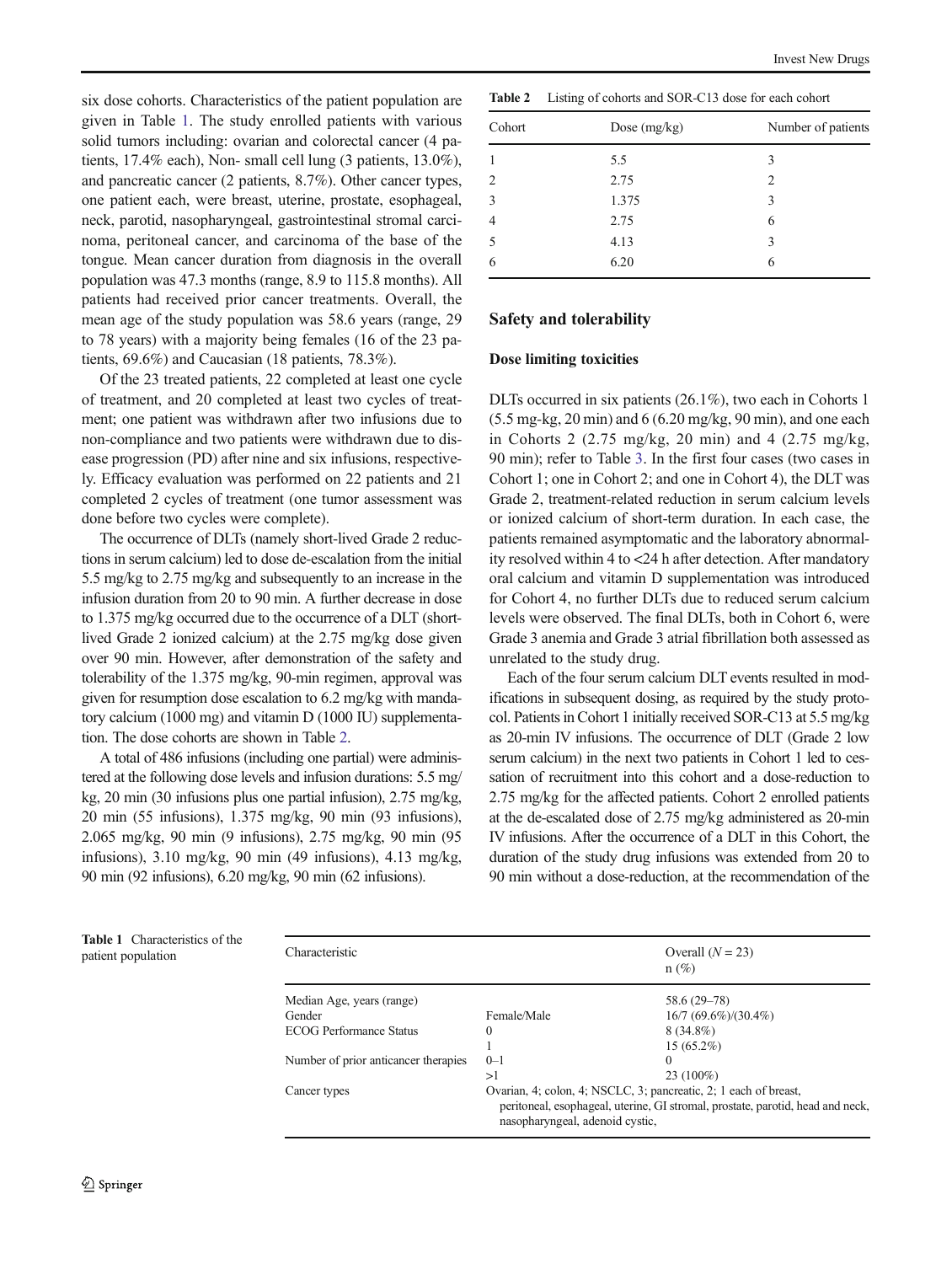| Cohort         | <b>TEAE MedDRA PT</b>     | Study cycle day     | Dose#  | Dose level           | Severity | Relationship       |
|----------------|---------------------------|---------------------|--------|----------------------|----------|--------------------|
|                | Blood calcium decreased   | $C1$ D <sub>8</sub> | 4      | $5.50 \text{ mg/kg}$ | Grade 2  | Definitely related |
|                | Blood calcium decreased   | C1D2                |        | $5.50 \text{ mg/kg}$ | Grade 2  | Probably related   |
| 2              | Blood calcium decreased   | C1D2                |        | $2.75 \text{ mg/kg}$ | Grade 2  | Probably related   |
| $\overline{4}$ | Ionized calcium decreased | C1D3                |        | $2.75 \text{ mg/kg}$ | Grade 2  | Possibly related   |
| 6              | Anaemia                   | C1 D18              | Post 6 | $6.20 \text{ mg/kg}$ | Grade 3  | Unrelated          |
|                | Atrial fibrillation       | C1D8                | Post 3 | $6.20 \text{ mg/kg}$ | Grade 3  | <b>Unrelated</b>   |

<span id="page-4-0"></span>Table 3 Listing of Dose Limiting Toxicities (DLTs), by cohort and relationship to the drug

DLT was defined for Cohort 1 and 2 as a single event of ≥Grade 3 toxicity or a single event of Grade 2 toxicity or higher over the first 21-day cycle of treatment considered possibly, probably or definitely related to the study drug.; for Cohort 4 and 6: one occurrence of ≥ Grade 3 toxicity or one occurrence of Grade 2 hypocalcemia over the first 21-day cycle

C cycle, D day of cycle, MedDRA Medical Dictionary for Regulatory Activities, PT preferred term, TEAE treatment-emergent adverse event

study SMC. The occurrence of one Grade 2 low ionized calcium (second DLT in Cohort 2) necessitated a further de-escalation of dose to 1.375 mg/kg, administered as a 90-min infusion. Patients in Cohort 6 initially received 6.2 mg/kg as 90-min IV infusions. After experiencing a DLT, (Grade 3 anemia and Grade 3 atrial fibrillation) two patients received subsequent infusions at a reduced dose of 3.10 mg/kg even though the events were unrelated to the study drug. The study protocol required a 50% dose reduction for each first occurrence (and discontinuation after recurrence) of any Grade 3 AEs, irrespective of causality.

#### Treatment-emergent adverse events

All 23 patients experienced one or more TEAEs for a total of 185 events. The most common TEAEs in patients receiving SOR-C13 by Medical Dictionary for Regulatory Activities System (MedDRA) Organ Class (SOC) were: Metabolism and nutrition disorders (65%), Gastrointestinal disorders (48%), Infections and infestations (48%), Investigations (44%), and General disorders and administration site conditions (44%). A summary of TEAEs as assessed by Medical Dictionary for Regulatory Activities (MedDRA) Preferred Term (PT) is given in Table 4. The most common TEAEs (>20%) were as follows: fatigue (30%), hypoalbuminemia (30%), anemia (30%), urinary tract infection (30%), blood calcium decreased (22%), decreased appetite (22%), nausea (22%).

# Treatment-emergent adverse events (TEAE) related to the study drug

Sixteen patients (70% of the total population) experienced a total of 41 TEAEs assessed by the investigator related to the study drug as follows: Possibly related TEAEs (15 patients, 29 events), probably related TEAEs (4 patients, 7 events) and definitely related TEAEs (2 patients, 5 events). The common (> 10%) drug-related TEAEs by MedDRA PT (Table [5](#page-5-0)), were: hypoalbuminemia (7 patients [30%], 10 events), reduced serum calcium, coded as blood calcium decrease (3 patients [13%], 8 events), and hypocalcemia (3 patients [13%], 3 events). Note that serum albumin levels were not evaluated in the first two Cohorts and thus it was possible that the occurrence of hypoalbuminaemia may be underreported if these data for these patients were available. In addition, increased aspartate aminotransferase (AST) and decreased appetite were reported for 2 patients each (9%). The remaining possibly drug-related TEAEs occurred in one patient each namely, abdominal distension, alanine aminotransferase (ALT) increased, anemia, blood lactate dehydrogenase (LDH) increased, constipation, dysphonia, headache, hypersensitivity, hypokalemia, nausea, maculopapular rash, urticaria, and vomiting.

Amongst the 18 patients who received 90-min infusions of SOR-C13, the frequency of drug-related TEAEs increased with increasing dose: 0% in Cohort 3 (1.375 mg/kg), 67% in

Table 4 Common (>10% of population) treatment emergent adverse events by MedDRA preferred term criteria

| TEAEs (MedDRA preferred term)         | Percentage of patients $(N = 23)$ |
|---------------------------------------|-----------------------------------|
| Fatigue                               | 30%                               |
| Hypoalbuminaemia                      | 30%                               |
| Anaemia                               | 30%                               |
| Urinary Tract Infection               | 30%                               |
| <b>Blood Calcium Decreased</b>        | 22%                               |
| Decreased Appetite                    | 22%                               |
| Nausea                                | 22%                               |
| Constipation                          | 17%                               |
| Aspartate amino transferase increased | 17%                               |
| Cough                                 | 17%                               |
| Blood alkaline phosphatase increased  | 13%                               |
| Diarrhoea                             | 13%                               |
| Hypercalcaemia                        | 13%                               |
| Hyperkalaemia                         | 13%                               |
| Hypocalcaemia                         | 13%                               |
|                                       |                                   |

TEAE Treatment Emergent Adverse Event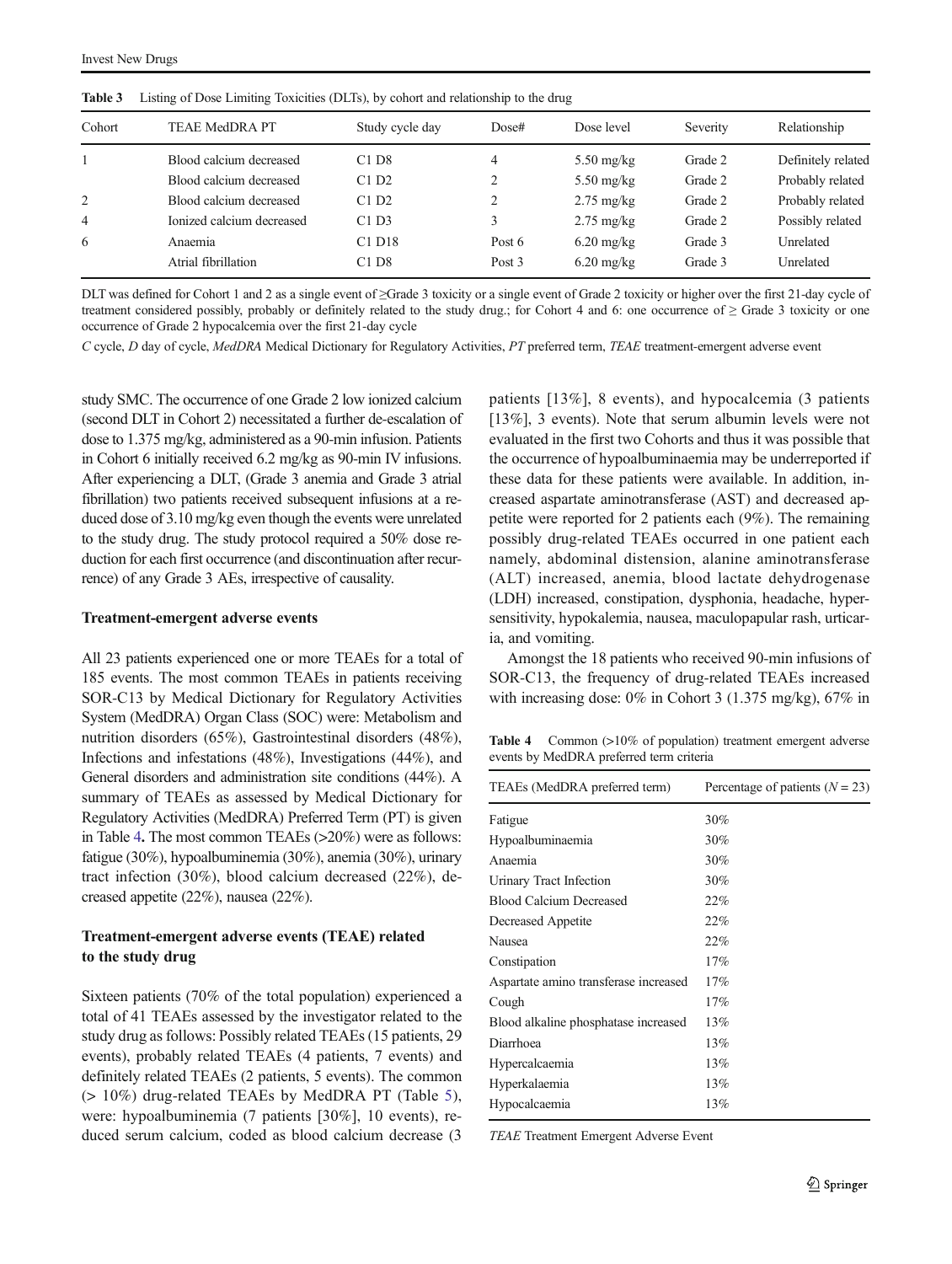|                           |                                          |     | 20-min SOR-C13 Infusions                  |          | 90-min SOR-C13 Infusions             |              |                                           |          |                                           |          |                                   | All Patients<br>$N = 23$ |         |       |
|---------------------------|------------------------------------------|-----|-------------------------------------------|----------|--------------------------------------|--------------|-------------------------------------------|----------|-------------------------------------------|----------|-----------------------------------|--------------------------|---------|-------|
|                           | Cohort 1<br>$5.5 \text{ mg/kg}$<br>$N=3$ |     | Cohort 2<br>$2.75 \text{ mg/kg}$<br>$N=2$ |          | Cohort 3<br>$1.375$ mg/kg<br>$N = 3$ |              | Cohort 4<br>$2.75 \text{ mg/kg}$<br>$N=6$ |          | Cohort 5<br>$4.13 \text{ mg/kg}$<br>$N=3$ |          | Cohort 6<br>$6.20$ mg/kg<br>$N=6$ |                          |         |       |
|                           |                                          |     | Patient Event Patient                     | Event    | Patient                              | Event        | Patient                                   | Event    | Patient                                   | Event    | Patient                           | Event                    | Patient | Event |
| Any TEAEs                 | 3(100)                                   | -49 | 2(100)                                    | - 11     | 3(100)                               | 25           | 6(100)                                    | 52       | 3(100)                                    | 14       | 6 (100)                           | 34                       | 23(100) | 185   |
| Definitely related        | 2(67)                                    | 5   | 0(0)                                      | $\Omega$ | 0(0)                                 | $\theta$     | 0(0)                                      | $\left($ | 0(0)                                      | $\theta$ | 0(0)                              | $\left($                 | 2(9)    |       |
| Probably related          | 2(67)                                    | 3   | 1(50)                                     |          | 0(0)                                 | $\theta$     | 0(0)                                      | $\left($ | 1(33)                                     | 3        | 0(0)                              | $\Omega$                 | 4(17)   | 7     |
| Possibly related          | 2(67)                                    | 3   | 0(0)                                      | $\Omega$ | 0(0)                                 | $\mathbf{0}$ | 4(67)                                     | 11       | 3(100)                                    | 5        | 6(100)                            | 10                       | 15(65)  | 29    |
| Remotely/Unlikely related | (33)                                     | 4   | 0(0)                                      | $\theta$ | 1(33)                                | 2            | 2(33)                                     | 4        | 0(0)                                      | $\theta$ | 0(0)                              | $\theta$                 | 4(17)   | 10    |
| Unrelated                 | 3(100)                                   | -34 | 2(100)                                    | 10       | 3(100)                               | 23           | 6(100)                                    | 37       | 2(67)                                     | 6        | 5(83)                             | 24                       | 21(91)  | 134   |

<span id="page-5-0"></span>

| <b>Table 5</b> | Treatment emergent adverse events related to the study drug |  |  |
|----------------|-------------------------------------------------------------|--|--|
|----------------|-------------------------------------------------------------|--|--|

TEAE treatment-emergent adverse event

Cohort 4 (2.75 mg/kg), and 100% in Cohort 5 (4.13 mg/kg), and Cohort 6 (6.20 mg/kg) (Table 5). The most common study drug-related TEAEs in patients receiving SOR-C13 as 90-min infusions ( $n = 18$ ), by MedDRA PT, were: hypoalbuminaemia (7 patients [30%], 10 events), reduced serum calcium, coded as hypocalcemia (3 patients [13%], 3 events) and calcium ionized decreased (1 patient [4%], 1 event), followed by AST increased, and decreased appetite (2 patients [9%], 3 events each). In addition, the following study drug-related TEAEs occurred in one patient each: abdominal distension, ALT increased, anaemia, blood LDH increased, headache, hypokalemia, nausea, maculopapular rash, and vomiting.

No Grade 4 TEAE occurred during the study. Thirteen patients experienced a total of 18 Grade 3 TEAEs. Anemia was the only Grade 3 TEAE reflecting clinically significant hematological abnormalities (occurring in 2 patients, 1 event each, at doses of 2.75 mg/kg and 6.20 mg/kg, 90 min infusions) and all but one was assessed to result from a combination of the underlying cancer and the intensive blood draw schedule in the study. Five of the 18 Grade 3 TEAEs were assessed as related to the study drug: urticaria (Cohort 1), ALT increased and AST increased (Cohort 4), headache (Cohort 4), and hypokalaemia (Cohort 5). The one instance of urticaria occurred in one patient in Cohort 1 (5.5 mg/kg, 20-min infusion) but once mandatory pre-treatment with anti-histamine was implemented, no similar reactions occurred. There was one withdrawal (in Cohort 4 after four cycles) due to Grade 3 TEAEs of increased ALT and AST which persisted for >21 days, and assessed as possibly related to the study drug. It should be noted that these Grade 3 increased ALT and AST were not cited as DLTs because the definition for DLT in these cohorts required the event to be within the first 21 day cycle of treatment.

No drug-related Serious Adverse Events (SAEs) occurred during the study.

A total of six SAEs were reported for five patients; of these, five SAEs occurred during the study: Grade 2 rectal haemorrhage (Cohort 4), two SAEs of Grade 3 pneumonia (Cohort 6), one event each of Grade 3 pleural effusion and Grade 3 atrial fibrillation (both in Cohort 6); see narratives in the Main Clinical Study Report (18 May 2016). The sixth SAE (deep vein thrombosis, Cohort 5) was a post-study event. None of the SAEs were assessed by the investigator as study drugrelated. No deaths occurred during treatment or the protocolspecified post-treatment follow-up period (i.e., within two months after the last study drug administration).

# Haematology

Anemia was the only TEAE reflecting a clinically significant hematological abnormality reported, and was deemed primarily related to the intense blood draw schedule in the study in all but one case. Grade I anemia was observed in two patients, and Grade 2 anemia in four patients, all assessed as unrelated to the study drug. There were two events of Grade 3 anemia: one at the dose of 4.2 mg/kg was assessed as possibly related to the study drug; the second at the dose of 6.25 mg/kg assessed as unrelated to the study drug.

### Blood chemistry, urinalysis and vital signs

Apart from the reductions in serum calcium and albumin, and events of ALT and AST increased and hypokalemia described above, there were no clinically significant alternations in blood chemistry or urinalysis related to the study drug. There were no clinically significant changes in diastolic or systolic blood pressure, pulse, temperature or respiration rate. There was a slight trend towards reduced blood pressure during and immediately post-infusion that normalized by the end of the post-infusion follow-up.

## Effects on the ECG

No clinically significant ECG abnormalities were detected during the study. There were no clinically significant or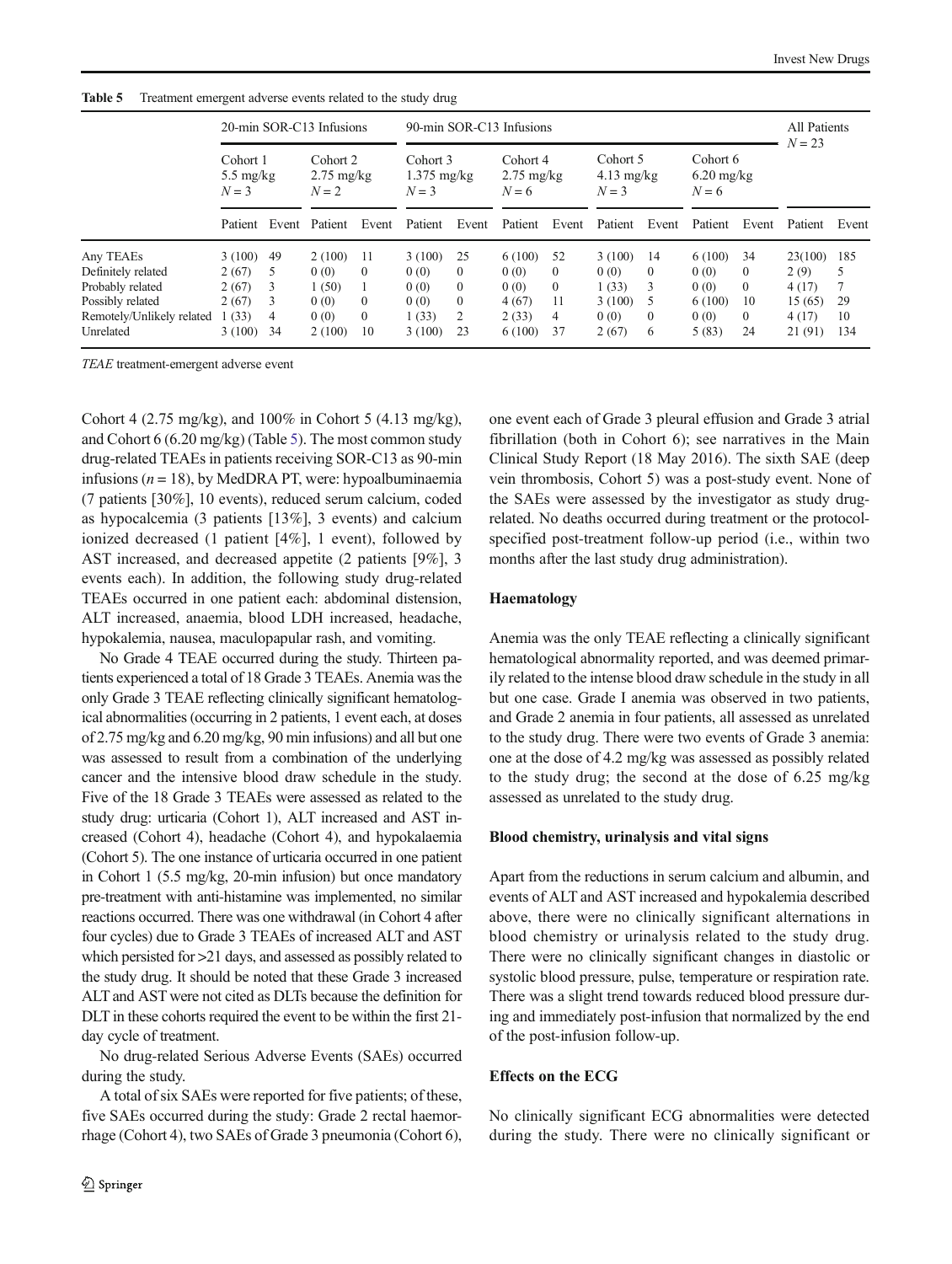<span id="page-6-0"></span>consistent changes in mean QT or QTc measurements. In patients receiving SOR-C13 as 90-min infusions ( $N = 18$ ), during Cycle 1, mean changes in QTc intervals ranged from −4.2 to +12.7 msec compared to pre-infusion values. Importantly, there were no QT or QTc prolongations above 500 msec during the study and no patient experienced QTc prolongation >60 msec compared to baseline or same-day pre-dose values. There was an instance of atrial fibrillation in an elderly female patient in Cohort 6 that qualified as a DLT, however the event was assessed as not related to the study drug.

#### Pharmacokinetic evaluation

Since further development of this drug will likely rely on an infusion time longer than the 20 min used early in this study, only PK data for the 90 min infusion is presented. SOR-C13 was detected in plasma at 5 min after the start of infusion and continued to rise during the infusion. There were no marked differences in plasma SOR-C13 levels between 15 and 45 min after the start of infusion, suggesting steady state was achieved by 15 min post-infusion. Plasma SOR-C13 levels generally

#### Table 6 Pharmacokinetic parameters for SOR-C13 administered as a 90-min infusion

| 224.07 (153.50)<br>181.00<br>96.7, 394.5<br>0.583(0.289) |
|----------------------------------------------------------|
|                                                          |
|                                                          |
|                                                          |
|                                                          |
|                                                          |
|                                                          |
| 0.750)                                                   |
| 0.25, 0.75                                               |
|                                                          |
| 183.73 (60.12)                                           |
| 215.40                                                   |
| 114.4, 221.4                                             |
| Day 10                                                   |
|                                                          |
| 289.60 (197.84)                                          |
| 231.80                                                   |
| 138.0, 681.9                                             |
|                                                          |
| 0.610(0.551)                                             |
| 0.500                                                    |
| 0.08, 1.58                                               |
|                                                          |
| 273.80 (233.95)                                          |
| 191.75                                                   |
| 76.7, 714.8                                              |
| Day 10                                                   |
|                                                          |
| 280.13 (115.58)                                          |
| 295.10                                                   |
| 157.8, 387.5                                             |
|                                                          |
| 0.360(0.348)                                             |
| 0.250                                                    |
| 0.08, 0.75                                               |
|                                                          |
| 273.10 (160.95)                                          |
| 324.20                                                   |
| 92.8, 402.3                                              |
| Day $10$                                                 |
|                                                          |
| 1384.57 (1399.83)                                        |
| 793.60                                                   |
| 474.2, 4130.6                                            |
|                                                          |
| 0.602(0.534)                                             |
| 0.500                                                    |
| 0.08, 1.53                                               |
|                                                          |
| 1426.38 (1501.23)                                        |
| 830.30                                                   |
| 491.6, 4426.8                                            |
|                                                          |

 $AUC_{tau}$  Area Under the Curve for the dosing interval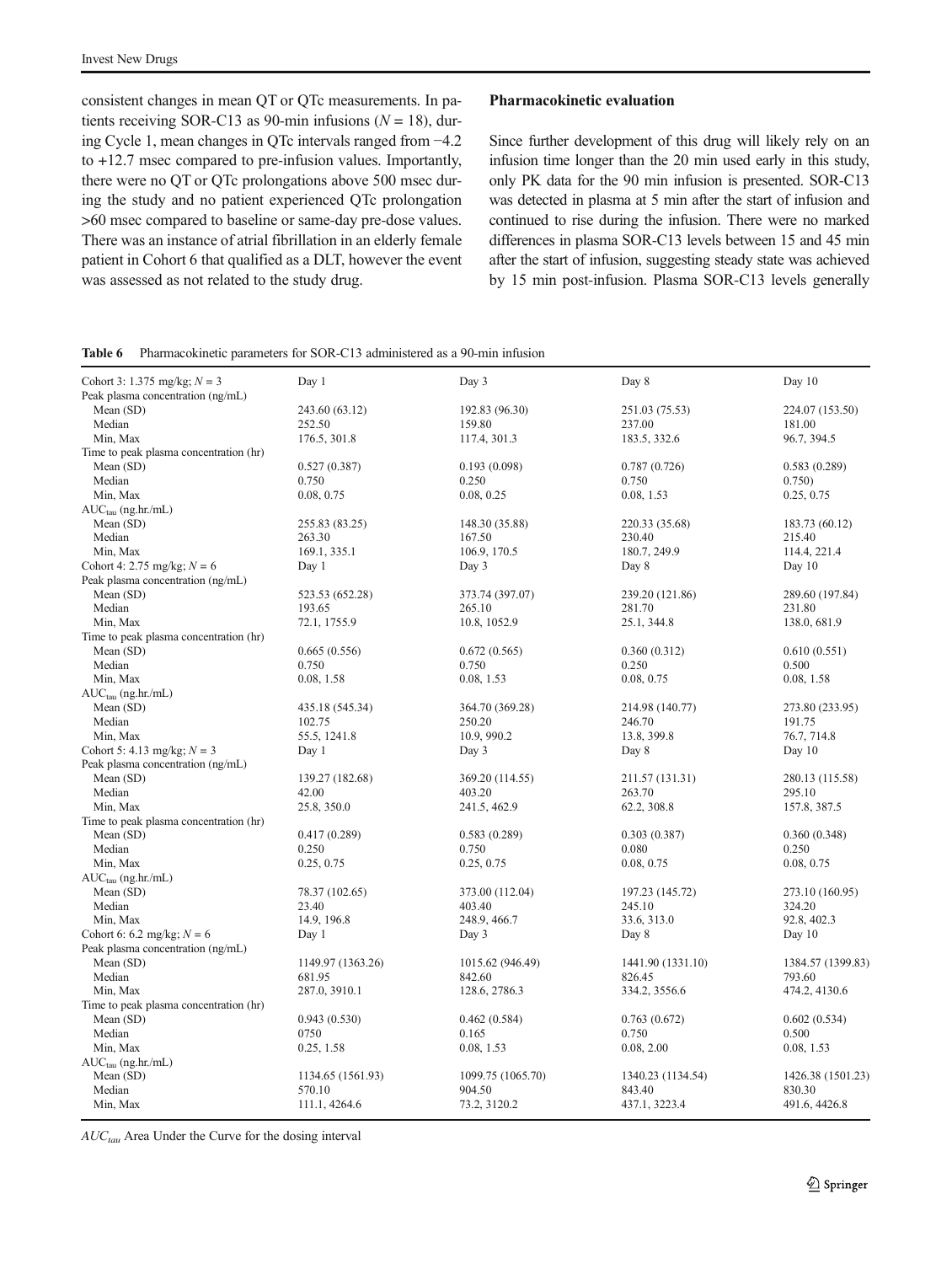increased with increasing dose, the only exception to this being the data for 4.13 mg/kg were mean plasma levels were at times lower than those for the 2.75 mg/kg dose. This appeared to be due to large variability in two patients on some dosing days.

SOR-C13 plasma levels declined rapidly once the infusion was stopped. For the lowest dose of 1.375 mg/kg, plasma SOR-C13 was undetectable after 10 min post-infusion. For the 2.75 and 6.2 mg/kg doses, plasma levels were detectable 10 min post-infusion, but in the majority of cases not at 30 min post-infusion (with the exception of one patient).

Assessment of peak plasma concentration  $(C_{\text{max}})$  and Area Under the Curve for the dosing interval  $(AUC_{tau})$  confirmed increasing plasma concentration and total exposure with in-creasing SOR-C13 dose (Table [6](#page-6-0)). Mean  $(\pm SD)$  C<sub>max</sub> ranged from 192.83  $\pm$  96.30 ng/mL for the 1.375 mg/kg dose to  $1149.97 \pm 1363.26$  ng/mL for the 6.2 mg/kg dose. The AUC<sub>tau</sub> ranged from  $148.30 \pm 35.88$  ng.hr./mL to  $1426.38 \pm 1501.23$  ng.hr./mL. There was no evidence of accumulation or enhanced clearance of SOR-C13 upon repeated dosing (Fig. 1a, b). Due to the rapid clearance of SOR-C13 once infusion was stopped, values for the elimination half-life  $(T_{\text{half}})$ and the elimination rate constant could not be calculated in the majority of cases. Overall, the estimated  $T_{\text{half}}$  was  $<$  5 min..

## Pharmacodynamic evaluation

Pharmacodynamic assessments measured the plasma levels of ccK18, a caspase-cleaved cytokeratin produced during apoptosis, and circulating TRPV6 mRNA presumably from cancer exosome production. The latter was not technically possible because of large variability produced by mRNA isolation protocols. The former, while a measure of the general level of apoptosis, did not increase as expected during the treatment course and was highly variable. On the other hand, it was clear that lower basal levels of circulating ccK18 correlated with a positive response to the study drug in terms of stable disease after two treatment cycles. Of those patients that showed stable disease 73% had ccK18 < 250 U/L while 86% of patients who showed progressive disease had ccK18 > 250 U/L

(Fig. [2](#page-8-0)). This trend may reflect basal tumor load and, with such low numbers is not predictive, but it suggests closer monitoring as development of this drug continues. A similar correlation between lower ccK18 values and stable disease and between elevated ccK18 and progressive disease has been previously observed in patients with gastrointestinal adenocarcinoma [\[21\]](#page-9-0).

#### Antitumor activity

The data suggest that SOR-C13 has anticancer activity with stable disease being observed in 12 of the 22 evaluable patients (54.5%) after two cycles of SOR-C13 in a wide variety of tumor types. It was not possible to assess dose response relationships because of the small number of patients and a large variety of tumor types. However, stable disease was observed at the lowest dose evaluated 1.375 mg/kg, given as a 90-min infusion, as two out of the three patients treated at this dose displayed stable disease after two cycles. Figure [3](#page-8-0) summarizes the tumor response as percent change in the sum of diameters from baseline to the monitoring phase after Cycle 2 (Days 15–21), as well as which patient showed stable or progressive disease. Three of the 22 patients were assessed with progressive disease before completion of target tumor monitoring, and are not included in Fig. [3](#page-8-0).

Encouraging evidence of activity against pancreatic cancer was observed in both patients with this cancer type. Stable disease was observed for four cycles in one patient treated at the 2.75 mg/kg dose, and for over 10 cycles in the second patients treated at the 6.2 mg/kg dose, both as 90-min infusions. Furthermore, the higher dose produced a 27% reduction from baseline in the sum of tumor diameters after 4 cycles of treatment approaching the 30% decrease required to qualify as a partial response. Both patients had failed at least three prior regimens of anticancer therapy: the patient treated with 2.75 mg/kg received four previous treatment regimes [(i) IMRT/Tomotherapy plus chemoradiation with FOLFIRINOX, (ii) carboplatin/gemcitabine/erlotinib (iii) nab-paclitaxel/gemcitabine, (iv) IMRT/Tomotherapy] while

Fig. 1 (a & b) Plasma concentrations of SOR-C13 during and after 90 min infusions for (a) four dosing cohorts on cycle 1 day 1 and (b) cycle 2 day 10. The values are mean  $\pm$  SEM,  $n = 3$  to 6

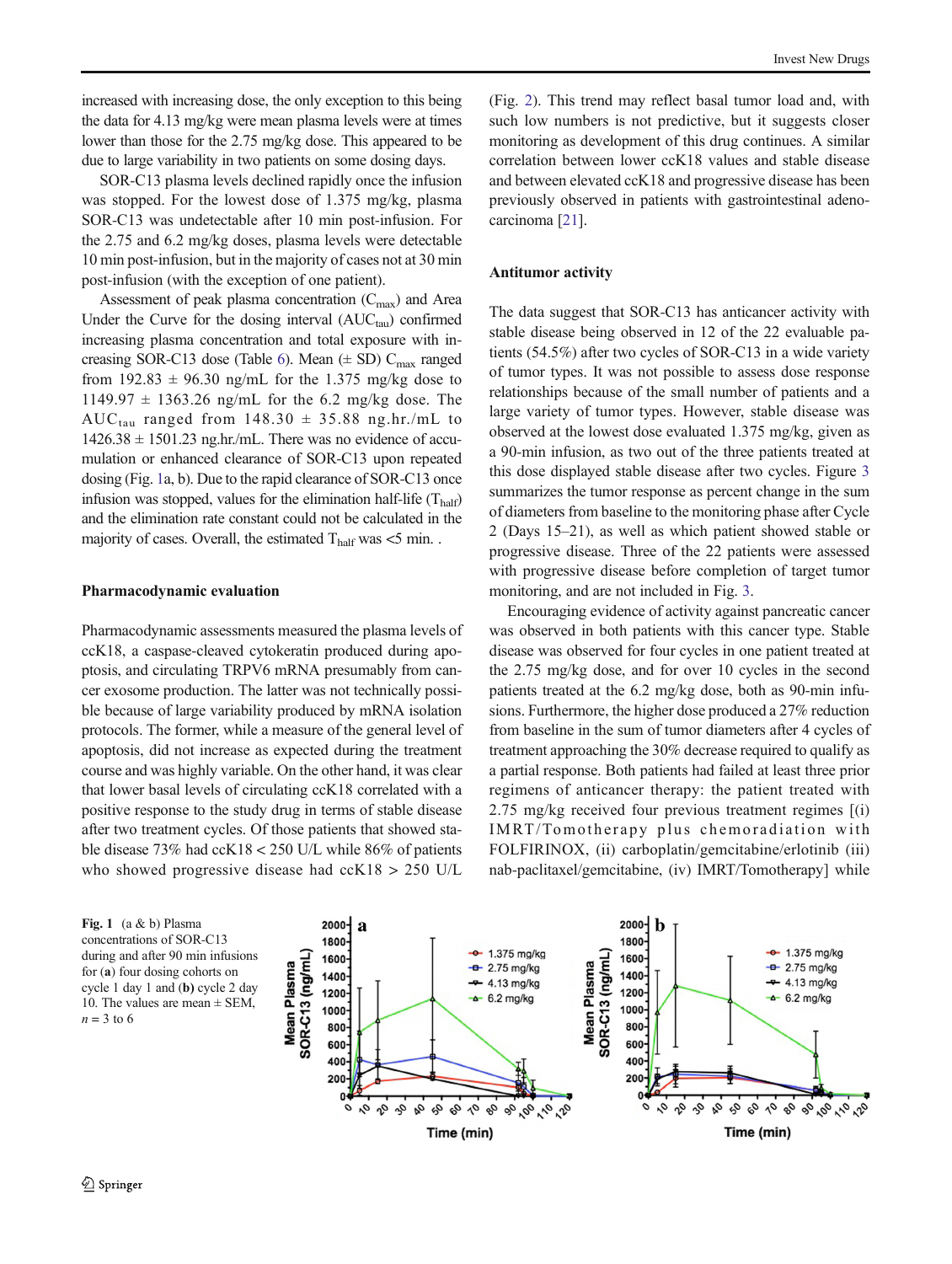<span id="page-8-0"></span>

Fig. 2 Basal plasma levels of apoptosis biomarker (cleaved cytokeratin-18: ccK18) ranked with either stable disease (SD, white) or progressive disease (PD, shaded). A dashed line indicates the ccK18 cut-off value of 250 U/L (upper level of 'normal'). The patient code number is listed along with an abbreviation for cancer type. Abbreviations: ACAC: adenoid cystic adenocarcinoma; PANC: pancreatic adenocarcinoma; OVAC: ovarian adenocarcinoma; PRAC: Prostate adenocarcinoma; GIAC: Gastro-intestinal adenocarcinoma; UTAC: Uterine adenocarcinoma; PAAC: Parotid adenocarcinoma; ESAC: esophageal adenocarcinoma; COAC: colon adenocarcinoma; NSCL: Non-small cell lung; NASO: nasopharyngeal Adenocarcinoma; BRAC: Breast adenocarcinoma; PEAC: Peritoneal adenocarcinoma; LUAC: lung adenocarcinoma



Fig. 3 Percent change in the sum of diameters of target tumors from baseline to Cycle 2, Days 15–21. Of the 22 patients evaluated in the safety section, only 19 (shown here) provided measurements of tumor size. Three measurements that were smaller than the RECIST criterion for stable disease (<20%, dotted horizontal line) showed progressive disease (shaded bars). Two of these patients (12 and 13) showed a new lesion and hence classified as progressive disease, while one (8) showed progressive disease during physical examination. There was no change in tumor measurements for 15–17. The numbers on the X-axis are arbitrary

the more responsive patient (with mutations in P53 and KRAS) had undergone three previous treatment regimens [(i) FOLFIRINOX; (ii) gemcitabine and nab-paclitaxel; and, (iii) capecitabine]. Anti-tumor activity was further supported by reduction in CA 19–9 biomarker levels. In the patient treated at 6.25 mg/kg, a slight tumor regression detected  $(-7\%)$ after cycle 2 was associated with a 29% decrease in CA 19–9, and the 27% tumor reduction observed after cycle 4 was associated with a 55% decrease in CA 19–9. Subsequent tumor progression after a dose reduction to 3.1 mg/kg due to development of Grade 3 pneumonia was associated with increases in CA 19–9 levels. In the patient receiving the lower dose (2.75 mg/kg) for pancreatic cancer, CA 19–9 levels decreased slightly at the end of cycle 1, but returned to baseline levels at cycle 2 and cycle 4 coincident with stable disease. Unfortunately, persistent elevation in liver enzymes after cycle 4 for >21 days necessitated removal of the patient from the study and further relationship between changes in tumor size and CA 19–9 levels could not be evaluated.

Prolonged stable disease was also seen in one patient with adenoid cystic carcinoma of the tongue who received 18 cycles (378 days) of SOR-C13 at a dose of 4.13 mg/kg. This cancer is generally indolent so the event should not be over interpreted. This patient had failed three prior anticancer regimens [(i) Chemoradiation treatment with cisplatin; (ii) lenalidomide and temsirolimus; and, (iii) carboplatin and vinorelbine with pegfilgrastim support. Suggestive activity was also observed for ovarian cancer (OVca) patients with the observation that two of the four OVca patients treated displayed stable disease after 2 cycles of treatment.

## **Conclusions**

SOR-C13 was safe and generally well tolerated in patients with advanced solid tumors of epithelial origin, without evidence of the haematological, neurological or other significant toxicities often observed with cytotoxic chemotherapy. The main adverse reactions (hypocalcemia, hypersensitivity reactions) identified as definitely related to the drug can be managed with oral calcium plus vitamin D supplementation, and antihistamine pre-treatment, respectively. The Maximal Tolerated Dose (MTD) level for SOR-C13 was not determined in this study and must be addressed to access efficacy and dose responses in future development. The study also provided preliminary indications of anticancer activity for SOR-C13. Promising activity was seen in both patients with pancreatic ductal adenocarcinoma, who had failed three prior regimens of anticancer therapy each.

SOR-C13 provides a unique mechanism for anticancer activity, through inhibition of the TRPV6 calcium channel activity. Based on good drug tolerability and manageable safety profile, and coupled with promising anti-tumor activity, further studies